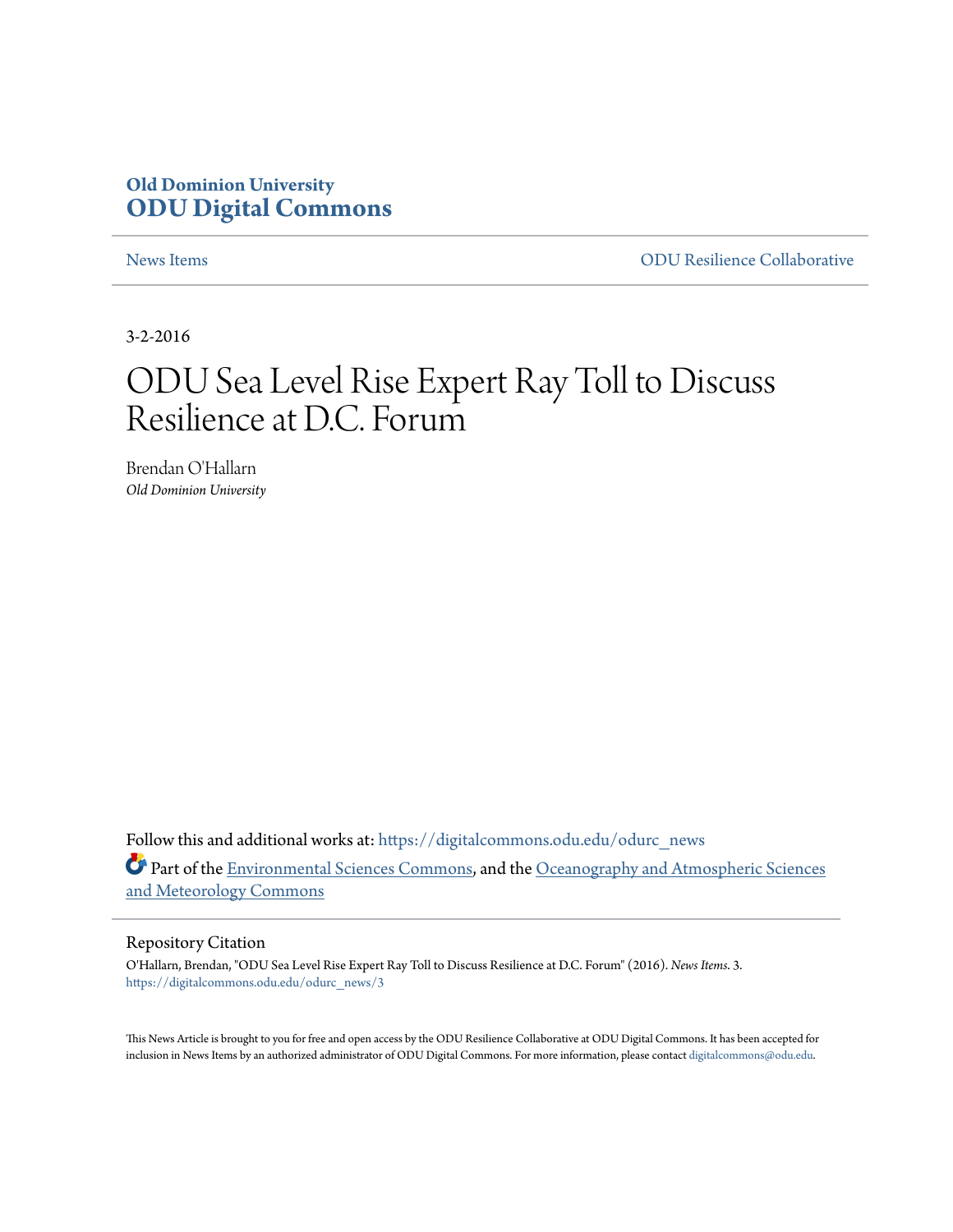# News @ ODU



## ODU Sea Level Rise Expert Ray Toll to Discuss Resilience at D.C. Forum



### Ray Toll By Brendan O'Hallarn [\(mailto:bohallar@odu.edu\)](mailto:bohallar@odu.edu)

Old Dominion University's Ray Toll, director of coastal resilience research and convener of the Hampton Roads Preparedness and Resilience Intergovernmental Pilot Project, will speak March 9 at a conference in Washington about the country's vulnerability from rising sea levels.

Toll, tasked by the White House with convening the two-year pilot project, will appear at the Consortium for Ocean Leadership's annual Public Policy Forum on Capitol Hill.

The theme of this year's forum is "Science and Solutions for a Resilient Ocean." Toll will deliver a keynote address about the Old Dominion-led Pilot Project, and how it reaches beyond coastal issues and connects to ocean resiliency.

"Here in Hampton Roads, we see the effect of sea level rise every day. But it's important to understand wholistically how these issues are linked," Toll said.

In extending an invitation to Toll, retired U.S. Navy Rear Adm. Jonathan White, president and CEO of the Consortium for Ocean Leadership, stressed the importance of a coordinated approach in mitigation and adaptation to these global changes.

"As a maritime nation, the United States faces critical security, economy, infrastructure, transportation and ecology questions and decisions regarding the impacts of a changing ocean," White wrote.

"Given ODU's leadership in addressing ocean resilience issues, your participation would be greatly appreciated by the entire oceanographic community."

White wrote that the consortium hopes the Public Policy Forum evolves into a vehicle to help facilitate interaction and communication among the administration, Congress, federal agencies and the research community.

That is the same motivation underpinning the Hampton Roads Preparedness and Resilience Intergovernmental Pilot Project, which Toll convened two years ago at Old Dominion, seeking "a whole of government, whole of community" approach to sea level rise mitigation and adaptation.

The two-year pilot, which runs until June of this year, is aimed at providing a template for voluntary, cross-sector cooperation among stakeholders in areas of resilience planning.